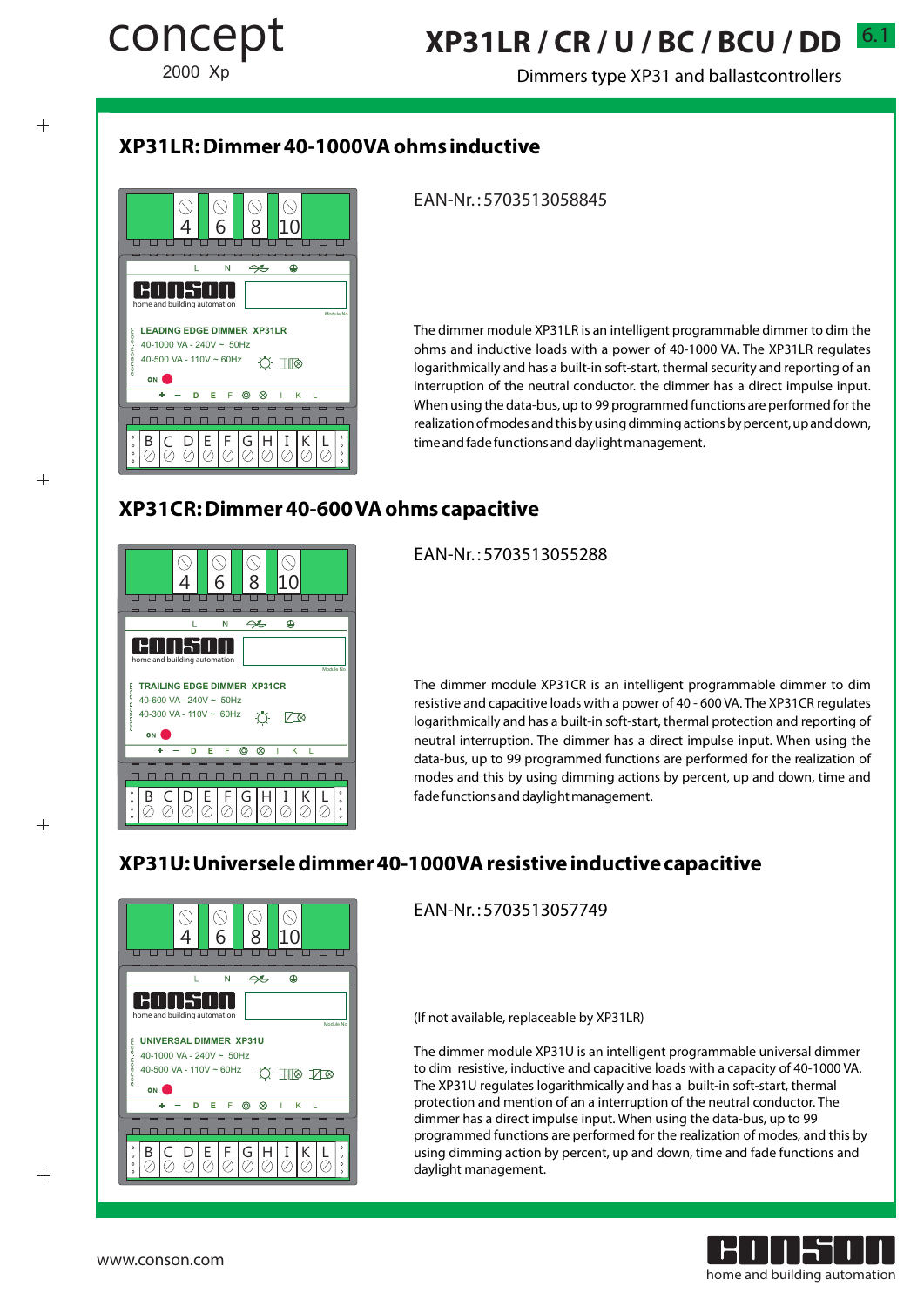$+$ 

 $+$ 

 $+$ 

# 6.2 **XP31LR / CR / U / BC / BCU / DD**

Dimmers type XP31 and ballastcontrollers

## **XP31BC: Ballast dimmer 0-10V/10-0V**



### EAN-Nr. : 5703513055240

The dimmer XP31BC module is an intelligent programmable dimmer to dim HFballasts for fluorescent and PL lamps and others with a 0-10V/10-0V control signal. A relay 13A is provided in order to switch the power supply of the ballasts. The dimmer controls XP31BC regulates logarithmically and has a built-in softstart. The dimmer has a direct pulse input. Upon the commissioning of the databus, up to 99 programmed functions are performed for the realization of the modes and this includes the dimming actions by percent, up and down, time and fade functions and daylight management.

## **XP31BCU: Universal ballast dimmer 0-10V/10-0V Dali/DSI**



### EAN-Nr. : 5703513055257

The dimmer XP 31 BCU module is an intelligent, universal and programmable dimmer to dim HF ballasts for fluorescent and PL lamps and others with various signals such as 0-10V/10-0V/Dali and DSI (Digital Addressable Lighting Interface) or DSI (Digital Serial Interface – a non-addressable digital control). A relay 13A is provided for switching the power supply of the ballast. The dimmer XP31BCU regulates logarithmically and has a built-in soft-start. The dimmer has a direct impulse input. Upon the commissioning of the data-bus, up to 99 programmed functions are performed for the realization of modes, and this includes dimming actions by percent, up and down, time and fade functions and daylight management. Through the ConTool software one can program the type of control signal. The XP31BCU is the ideal ballast-dimmer when one does not know in advance what type of ballast it will be.

### **XP31DD: Ballast dimmer Dali en DSI**



EAN-Nr. : 5703513055387

The dimmer XP31DD module is an intelligent programmable dimmer to dim HF ballasts for fluorescent and PL lamps and others with this Dali (Digital Addressable Lighting Interface) or DSI (Digital Serial Interface - a nonaddressable digital control). A relay of 13A is provided for switching the power supply of the ballast. The dimmer XP31DD regulates logarithmically and has a built-in soft-start. Upon the commissioning of the data-bus, up to 99 programmed functions are performed for the realization of modes, and this includes dimming actions by percent, up and down, time and fade functions and daylight management. Through the ConTool software one can program the type of control signal.

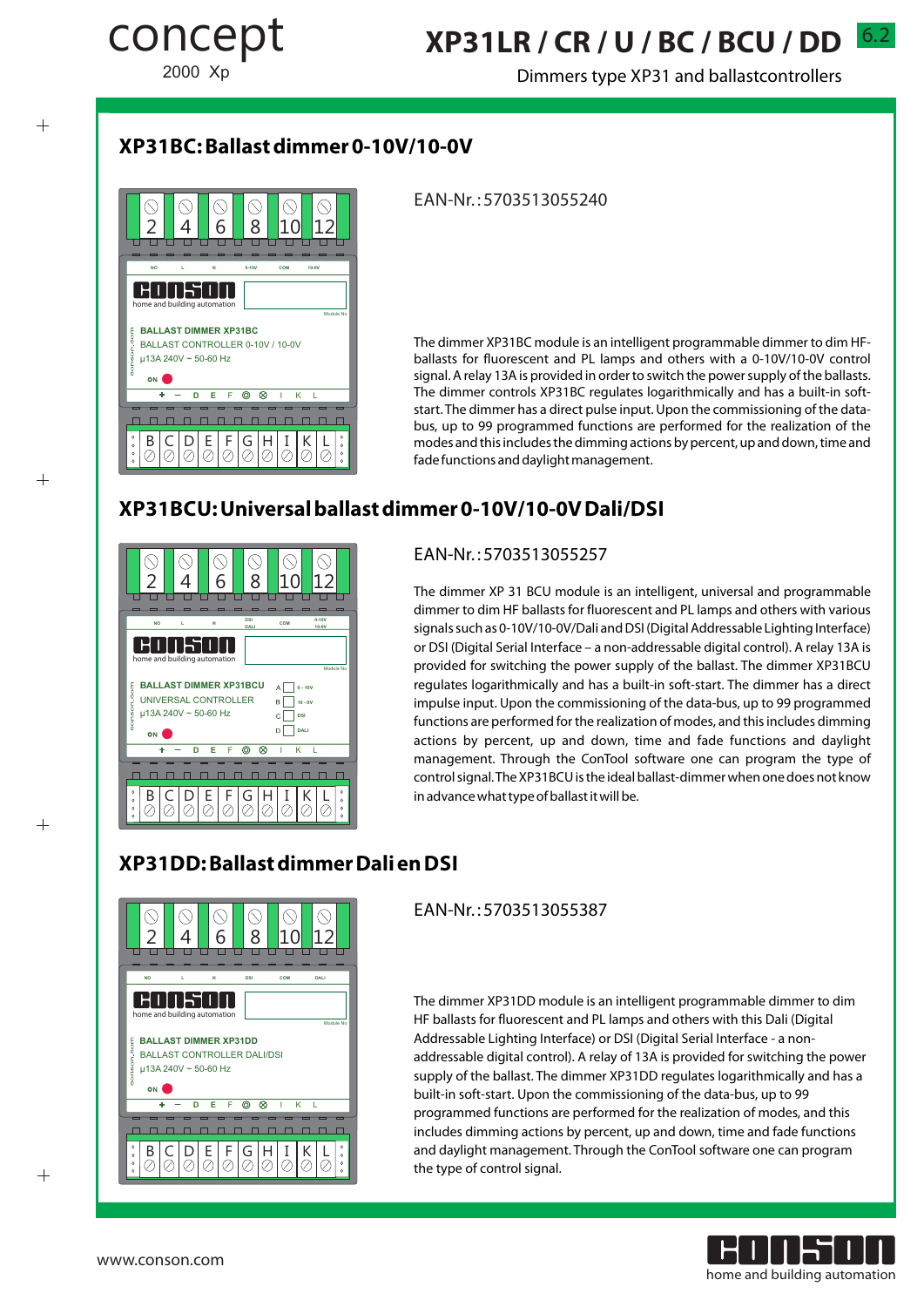# 6.3 **XP31LR / CR / U / BC / BCU / DD**

Dimmers type XP31 and ballastcontrollers

### **Main features**

 $+$ 

 $^{+}$ 

 $+$ 

The dimmers XP31 have a microprocessor for progressive steering. Special features inter alia, soft-start, adjustable fade-in and fade-off times, thermal security, logarithmic arrangement, potentiometer-control, analog daylight-dependent control, slave control, security against neutral-break and a minimum and maximum setting without adjustment-potentiometers.

#### **Softstart and fade-in en fade-uit**

When switching on the dimmer, the output voltage goes from zero to the last used or desired level and this according to a certain amount of time defined in the firmware of the module. This working method prevents brutal interference on the mains when switched on and extends the life of the lamp. In addition, a timely limitation is ensured by a short-circuit during the breakage of the filament. The fade-in and fade-off times can be accessed via the bus and this with actions ranging from 5 seconds to 2 hours.

#### **Thermal protection**

This limits the temperature inside the module. The level of limitation is dependent on the type of dimmer. If this temperature is exceeded, the dimmer sends an SOS signal. Because of the SOS signal, the LED-dimmer flashes in rhythm of 3 x short and 3 x long. This signal is also present at the output of the LEDdimmer module. During the SOS signal, the output level is adjusted downwards. The reset is done by activating the impulse input of the dimmer for 20 seconds, or by removing the power supply voltage 24 VDC. This protocol can be different according to type of dimmer.

#### **Protection against short-circuit**

The dimmer of the CR and U are short-circuit proof. The power of these dimmers is controlled by the power mosfet-transistors. These are fast enough to switch the output switch.

#### **Logarithmic control**

The dimmers have a logarithmic regulation which ensures that, when being operated, an ergonomic feeling arises between the operation and the determination of the light variation.

#### **Protection against neutral-break**

A disconnected or interrupted neutral is indicated by the LED on the dimmer. This light flashes rhythmically, followed by a long pause. In this mode, the dimmer will not work. These security includes inter alias the following advantages: it must connect properly so that the filter network is functioning (interference suppression to the mains and vice versa) and it protects the component against overstrain (e.g. 380V instead of 230 V). A neutral-break from the base means that there is a high tension in certain light grids on the load and thus cannot simply be transferred to the load. More so, Conson has deliberately opted for sustainable control components that can withstand1000V.

#### **Power loss of a dimmer**

The choice and quality of the components contribute to a minimal power loss of 1% to the load. Thus 10W for XP31LR with a full load of 1000VA, 6W for XP31CR with a full load of 600VA and 10W for XP31U with a full load of 1000VA. This loss of power must always be taken into account. This generates heat dissipation in the enclosure and can be removed through natural ventilation.

#### **Important remark:**

Always insert the dimmers at the bottom of the enclosure. Thus, this cannot be heated by other components.

#### **Potentiometer control**

All dimmers type XP31 have a potentiometer input. This input is also a 1-10 VDC input. Between 0.75 and 10 VDC dimmer regulates itself from minimum to maximum and at 0.5 VDC it turns off.

#### **Automatic daylight-dependent level**

All dimmers type XP31 have a daylight level and cooperation with a light sensor. Thus, it is possible to obtain a constant lightlevel at the workplace. This function can also be reversed. This is useful for example, to extend the day at bird farms or for the enlightening of advertising panels.

#### **Slave function**

More dimmers of the type XP31 can be connected in parallel to the control level. Useful in banquet rooms with movable walls. When all the walls are pulled back, all buttons work similarly. Can also be used to control three-phase dimmable loads.

#### **Minimum and maximum level**

Het minimum en maximum niveau is instelbaar via de rechtstreekse ingang of via de software Contool. Het minimum instellen is bijzonder nuttig wanneer de lichtbron verdoken zit in zijn armatuur (men ziet de gloeidraad of andere niet, b.v. uplighters).

The minimum and maximum level is adjustable via the direct input or via the ConTool software. Setting the minimum is particularly useful when the light source is hidden in its armature (one cannot see the filament or others, e.g. uplighters). May also be useful for the minimum speed of fans. Through the ConTool software, one can decided that the first dimmer is directed towards the maximum, such that the engine get to its speed. The maximum is useful in terms of energy savings. The difference between 95% and 100%, is hardly visible.

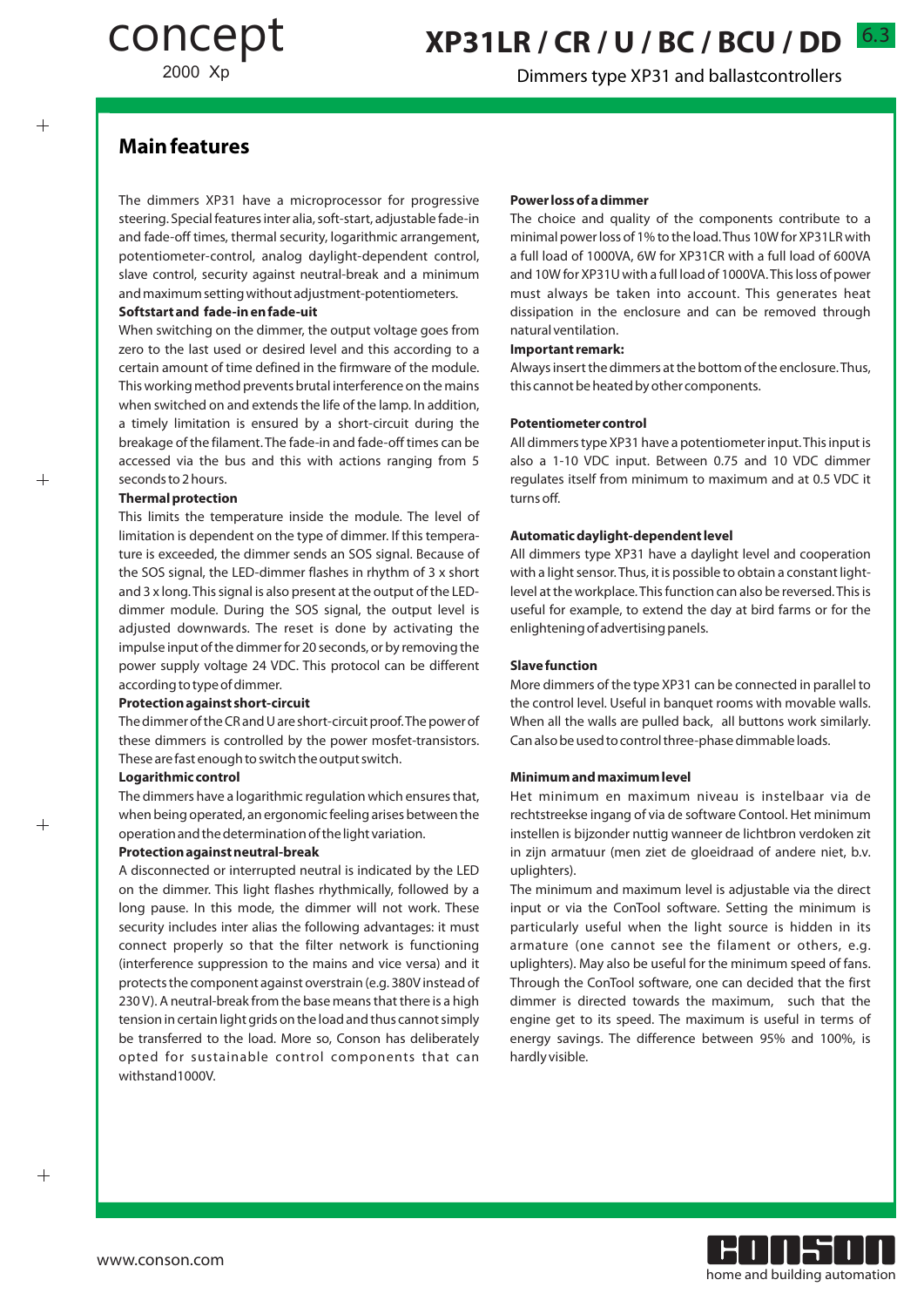6.4 **XP31LR / CR / U / BC / BCU / DD** 

Dimmers type XP31 and ballastcontrollers

## **Connections high power of the XP31LR/CR/U/BC/BCU/DD Connecting the control line of the XP31BC/BCU/DD**

### **Example with a XP31LR**

Power-regulation

concept

2000 Xp



#### **Important information:**

The dimmer XP31BCU is a universal ballast controller. This type of ballast controller is particularly useful when it is not known in advance which load will be operated.

Through the ConTool software, the following modes of output signals are selectable: analog 0-10 V or 10-0 VDC or digital Dali or DSI.

**Be careful:** the analog outputs are located between terminals 5 and 6, the digital outputs between terminals 5 and 4. The terminal 5 is the common or the minus.

## **Example with a XP31BC**

0 - 10 VDC regulation

Outputs of the ballasts or others to various lamps such as fluorescent tubes, halogen lamps, LEDs.





 $+$ 

 $^{+}$ 

 $+$ 

 $^{+}$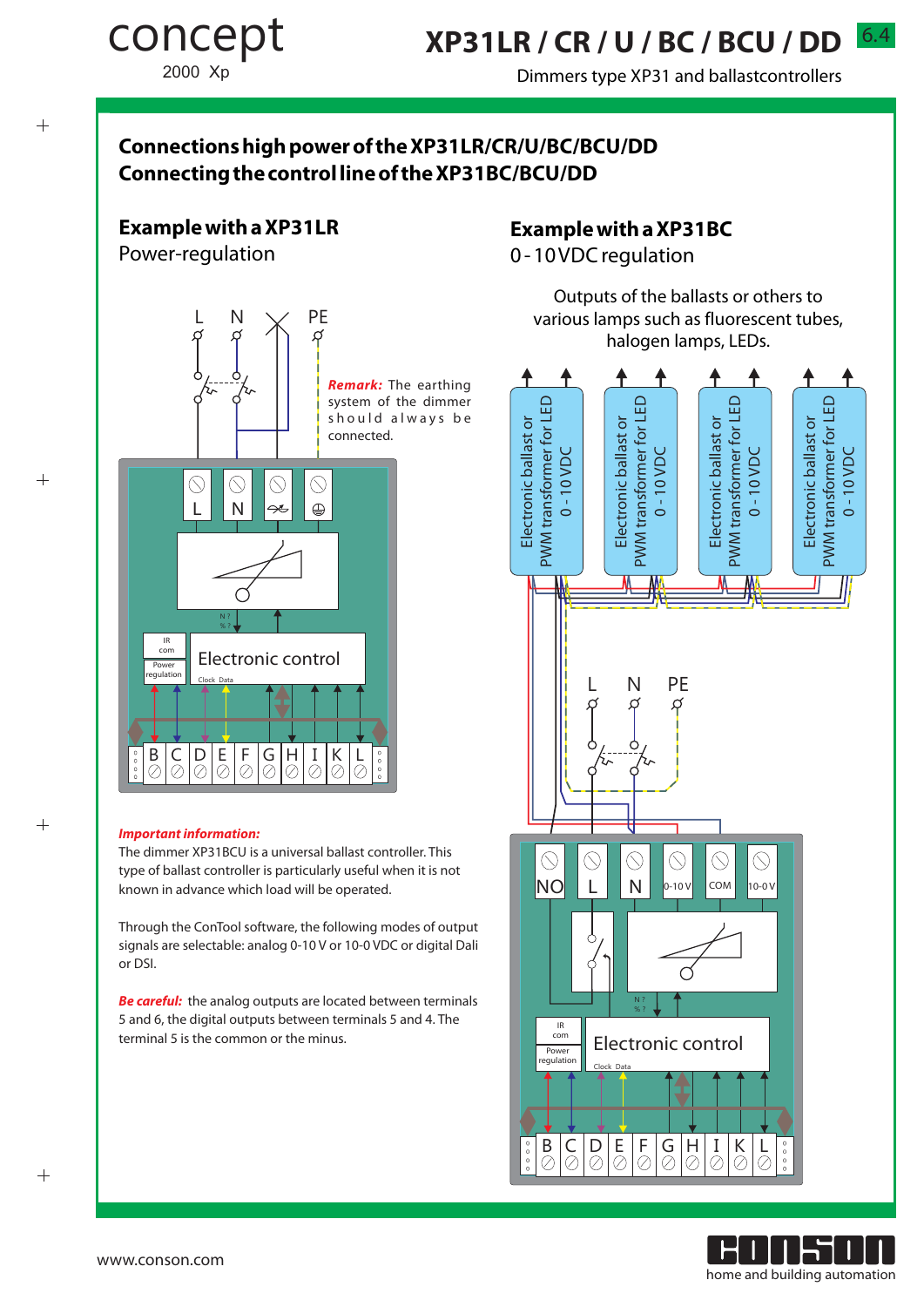# **XP31LR / CR / U / BC / BCU / DD**

Dimmers type XP31 and ballastcontrollers

## **Connections high power side of the XP31LR/CR/U/BC/BCU/DD Connecting the control line of the XP31BC/BCU/DD**

### **Example with a XP31DD**

Dali regulation

concept

2000 Xp

Outputs of the ballasts or others to various lamps such as fluorescent tubes, halogen lamps, LEDs.

## **Example with a XP31BCU**

Electronic ballast or PWM transformer for LED M transformer for LED DSI

DSIregulation

Electronic ballast or PWM transformer for LED M transformer for LED DSI

₳

Outputs of the ballasts or others to various lamps such as fluorescent tubes, halogen lamps, LEDs.

> Electronic ballast or PWM transformer for LED M transformer for LED DSI

Electronic ballast or



٦ home and building automation

B C D E F G H I K L

Clock Data

ろぃ

 $\circledcirc$ 

Ċ

Electronic control

N ? % ?

IR com Power regulatio

 $\overline{\circ \circ \circ}$ 

NO

 $\circledcirc$ 

 $L$   $N$   $S_I$   $COM$ 

 $\bigcirc$ 

 $\bigcircled{\scriptstyle{\bigcirc}}$ Dali DSI

 $\circledcirc$ 

Q

 $0 - 10V$ 10-0 V

 $\circledcirc$ 

Electronic ballast or PWM transformer for LED M transformer for LED DSI

Electronic ballast or

 $^{+}$ 

 $+$ 

 $^{+}$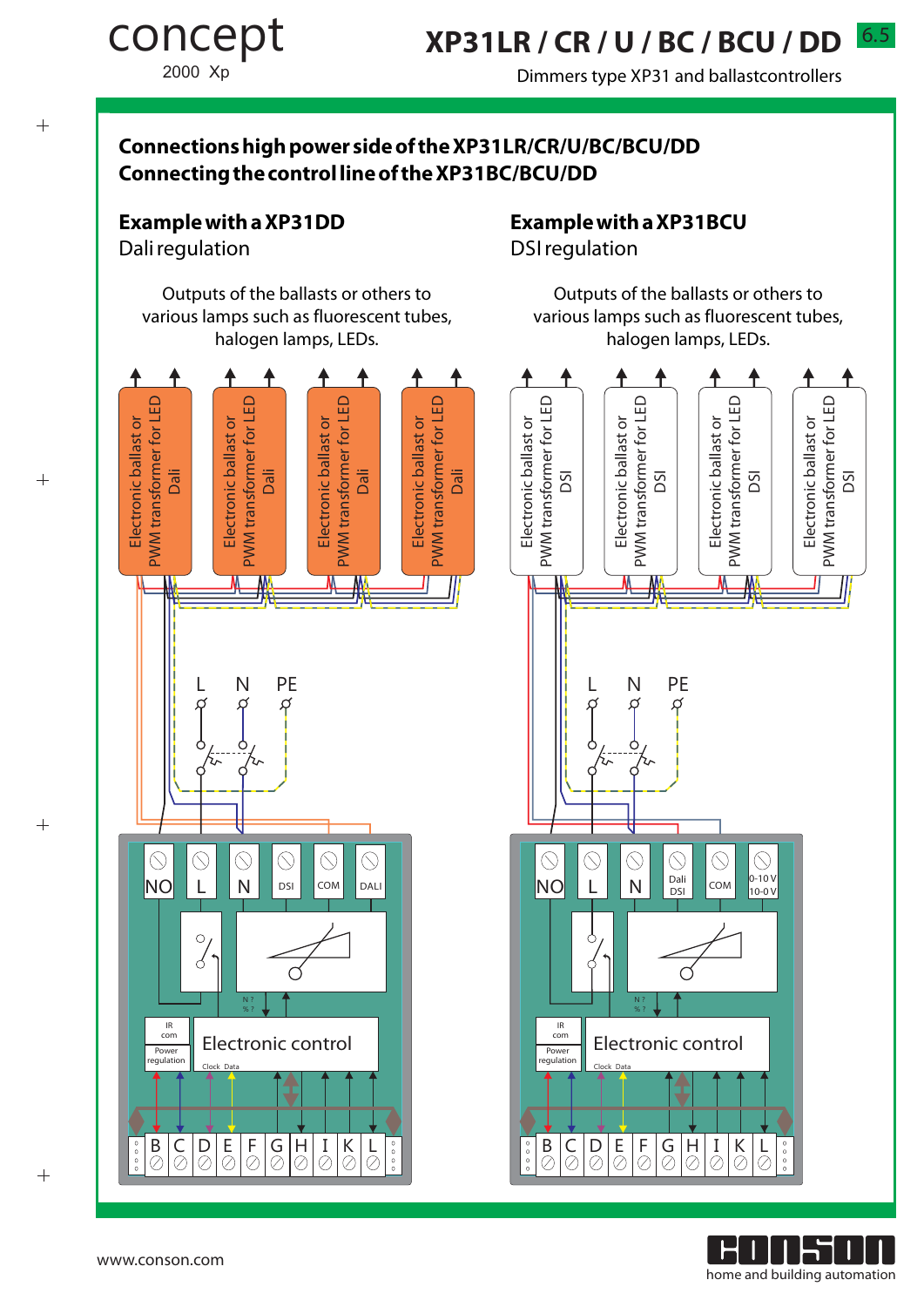Dimmers type XP31 and ballastcontrollers

## **Low power connections of dimmers XP31LR/CR/U/BC/BCU/DD**

## **Control via the direct inputs**



S1 push-button dimming and on / off S2 push-button automatic daylight level on / off

**Note:** The potentiometer-input (terminal I) is also a 1 -10 VDC input. Between 0.75 V and 10 V control from minimum to maximum at 0.5 V dimmer off.

### **Setting minimum and maximum**

By connecting the push-button S1 to the direct impulse input of the dimmer, it is possible to set the minimum and maximum light level. Following method: Keep pressing the push-button S1 when dimming downwards to the zero-level. Continue pressing the pushbutton until the dimmer naturally goes to a 100% light level (about 20 s). Then, while dimming, set the maximum light level. When the maximum level is set, give a short impulse and the light goes out. Press the button again and set the minimum light level. Then, again, give a short impulse, the light goes out. Again, give an impulse, the light goes on in its set minimum. After 10 seconds the light goes out, the dimmer has a its minimum and maximum stored.

### **Control by the Consonbus**





concept

2000 Xp

 $\overline{+}$ 

 $^{+}$ 

 $+$ 

www.conson.com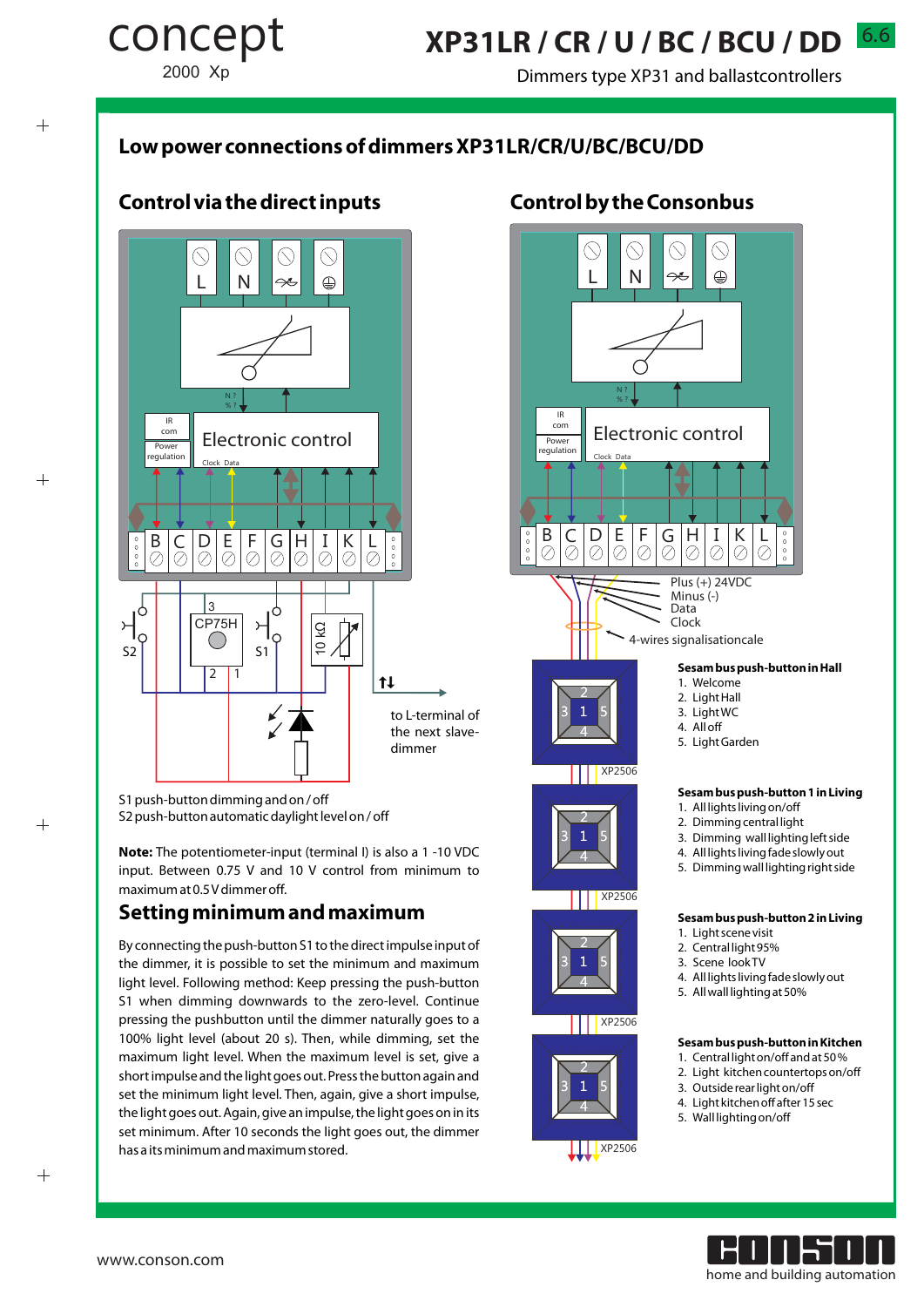# concept

2000 Xp

# 6.7 **XP31LR / CR / U / BC / BCU / DD**

Dimmers type XP31 and ballastcontrollers

#### Programming XP31 in the Concept 2000 Xp

Open ConTool software - add a floor plan - choose tab "Design state" - choose tab "Sensors/actors" (1) - Place the following components on the floor plan: select at the symbol "Lamp"(2) an actor XP31LR for the dining area and an actor XP31LR for the sitting area - select at the symbol "push-buttons"(3) a sesame push-button XP2506. Select the "Programming state"-tab (4) select the XP2506 on the floor plan - it will appear in the right cameo.



Specify a location for example, living room (5). Select the center push-button (it changes color from white to purple = active key) and write its function in the corresponding box: e.g. living room lights on / off 80% (6). At the bottom of the push-button panel, the programming method shows up automatically for the XP2506 sensor.



Click on the lamp of the dining area located on the floor plan. The "Functions for actor"Circuit XP31LR" window opens. Change the actor-name (7) into the name "Dining area". Choose within the drop down menu (8) the action "Auxiliary relay"(Help function) and click "Add". Then choose the action "Adjust light level" and select 80% and click "Add". Click "OK" to exit. Click on the lamp of the living saloon located on the floor plan. The "Functions for actor Circuit XP31LR"window opens. Change the actor-name into the name "Sitting area". Add the actions similar to the light of the dining area and press OK.

| Functions for actor: 'Living dining' | X                   |  |        |
|--------------------------------------|---------------------|--|--------|
| Living dining (<br>Actor             |                     |  |        |
| Output 1                             |                     |  |        |
| Member of 'All on'                   | Auto reporting      |  |        |
| Member of 'All off'                  | Push-panel feedback |  |        |
| Function                             | Parameter           |  |        |
| Set light level:                     | 80 %                |  | Add    |
| Function                             | Parameter           |  | Remove |
| Help function                        |                     |  | 盀      |
| Set light level:                     | 80 %                |  |        |

Select on the floor plan the sesame push-button XP2506, right click and select "Module setup. The "Special programming XP2506" window opens. Place a check marker for channel 1 (9) on the line "Group on/off". Go to the front tab "Control box"and click "Upload". The data are sent to the two dimmers XP31LR.

| Special programming of XP 2506 |  |                |                |  |   |   |   |   |
|--------------------------------|--|----------------|----------------|--|---|---|---|---|
| Channel                        |  | $\overline{2}$ | $\overline{3}$ |  | 5 | 6 | 7 | 8 |
| Invert                         |  |                |                |  |   |   |   |   |
| Short/long                     |  |                |                |  |   |   |   |   |
| Group on/off                   |  |                |                |  |   |   |   |   |

Click again on the front tab "Floor Plan" and select in the right cameo "User's interface". Click in the floor plan on the XP2506. The center button is activated to operate and the lights go on at a light level of 80%, press again and the lights go out. Now only the sesame push-button needs to be activated. This can be done in different ways. Either by directly filling in the serial number into the "Special programming XP2506"window, or via "Design" - tab "Insert XP sensors" – drag XP2506 from the list to the XP2506 on the floor plan and allow the serial number to copy.

The above method of programming is reflexive for all actors and sensors of the Concept 2000 Xp



 $^{+}$ 

 $\overline{+}$ 

 $^{+}$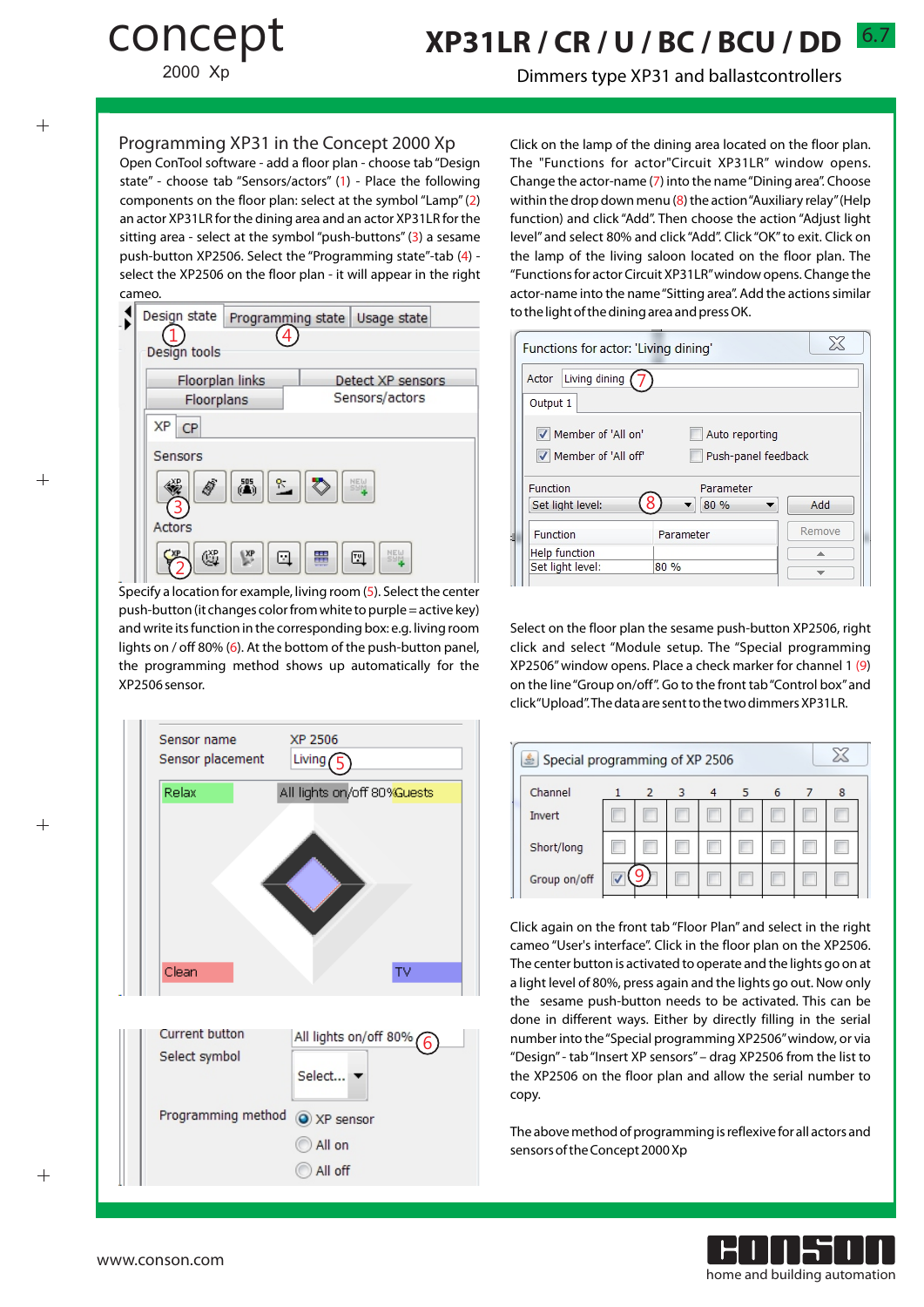2000 Xp

concept

Dimmers type XP31 and ballastcontrollers

6.8

### $+$

 $^{+}$ 

 $+$ 

| <b>Impulse</b>                           | When pressing and pressing again, the<br>actor goes on/off.                                                                                                                                                                 |
|------------------------------------------|-----------------------------------------------------------------------------------------------------------------------------------------------------------------------------------------------------------------------------|
| $Impuls + x-time$                        | When pressing and pressing again, the<br>actor goes on/off. By non-pressing again<br>the actor goes out after x-time.                                                                                                       |
| On<br>$On + x-time$                      | On means actor on.<br>On with a x-time means actor on for x-time.                                                                                                                                                           |
| Off<br>$U$ it + x-tijd                   | Off means actor off.<br>Off with a x-time means actor off after x-<br>time.                                                                                                                                                 |
| <b>Block</b>                             | Blocking means when a certain actor is<br>blocked by a specific channel of a link, that<br>as long as this channel is active, the actor<br>cannot be operated. Thus, for example,<br>locking certain push-buttons on alarm. |
| <b>Auxilary relay</b>                    | Auxiliary relay means when pressing a<br>push-button (or door contact) that the actor<br>goes on and goes off when unloading the<br>actor.                                                                                  |
| Auxilary relay +<br>next line<br>x-time  | See groups on/off description XP20.                                                                                                                                                                                         |
| line for x-time                          | On after + next On after x-time means actor on for x-time.                                                                                                                                                                  |
| Light up/down                            | Sending the light level upwards with a<br>certain%.<br>Sending the light level downwards.                                                                                                                                   |
| <b>Light level</b><br>up (%)<br>down (%) | Sending the light level upwards with a<br>certain %. Sending the light level down-<br>wards with a certain%.                                                                                                                |
| x - %                                    | <b>Set light level at</b> Set the light level on a certain percentage.                                                                                                                                                      |
| Set fade-time                            | Set fade-time in x-time (from 0.5 sec until<br>120 min).                                                                                                                                                                    |
| Set controle<br>method                   | Choice between potentiometer, daylight-<br>dependent or invert daylight-dependent.                                                                                                                                          |
| On after                                 | Start after x-time (from 0.5 sec until 120<br>min).                                                                                                                                                                         |
| <b>Random timer</b>                      | Will be discussed in a later edition.                                                                                                                                                                                       |

## **The various actions Programming special functions**

#### **To Fade**

It is possible to regulate the light level to slowly to move up or down over time , this to a

certain percentage or completely off. Next working method: Choose a push-button that has to

perform the function. Click on the circle of light that it must perform. The actor window opens. Select the action "Adjust light level": (1) choose parameter e.g. 95% (2) and click

"Add"(3). Then select "Set fade time"and choose the parameter 10 min, resulting in (4), click on "Add"(3) and close with "OK" (5).

| Functions for actor: 'Living saloon' |                  |                     | 25     |
|--------------------------------------|------------------|---------------------|--------|
| Living saloon<br>Actor               |                  |                     |        |
| Output 1                             |                  |                     |        |
| Member of 'All on'                   |                  | Auto reporting      |        |
| Member of 'All off'                  |                  | Push-panel feedback |        |
| Function                             |                  | Parameter           |        |
| Toggle                               |                  | 0 <sub>sec</sub>    | Add    |
| Function                             | Parameter        |                     | Remove |
| Set light level:<br>Set fade time:   | 95 %<br>$10$ min | 4                   | ∸      |
|                                      |                  |                     |        |
|                                      |                  |                     |        |
|                                      |                  |                     |        |
|                                      |                  |                     |        |
|                                      |                  |                     | Ok     |

To fade downwards, take another push-button, and perform the same routine, but then to a level of light that is smaller, for example, 20% (6). To fade downwards and then completely off, add an action line Off (time): 10 min (7). Remark: The fade-time is the time to go from 0% to 100%. When the dimmer is set at 50% and one ask to go up to 100%, dimmer at 50% to 100% and asks to go, then the duration of the fade-time only is one half.

| Functions for actor: 'Living saloon'       |                  |           |  |        |  |
|--------------------------------------------|------------------|-----------|--|--------|--|
| Living saloon<br>Actor                     |                  |           |  |        |  |
| Output 1                                   |                  |           |  |        |  |
| Member of 'All on'<br>Auto reporting       |                  |           |  |        |  |
| Member of 'All off'<br>Push-panel feedback |                  |           |  |        |  |
| Function                                   |                  | Parameter |  |        |  |
| Switch off (time):                         |                  | 10 min    |  | Add    |  |
| Function                                   | Parameter        |           |  | Remove |  |
| Set light level:                           | 20 %             | h         |  |        |  |
| Set fade time:                             | $10$ min         |           |  |        |  |
| Switch off (time):                         | $10 \text{ min}$ |           |  |        |  |
|                                            |                  |           |  |        |  |